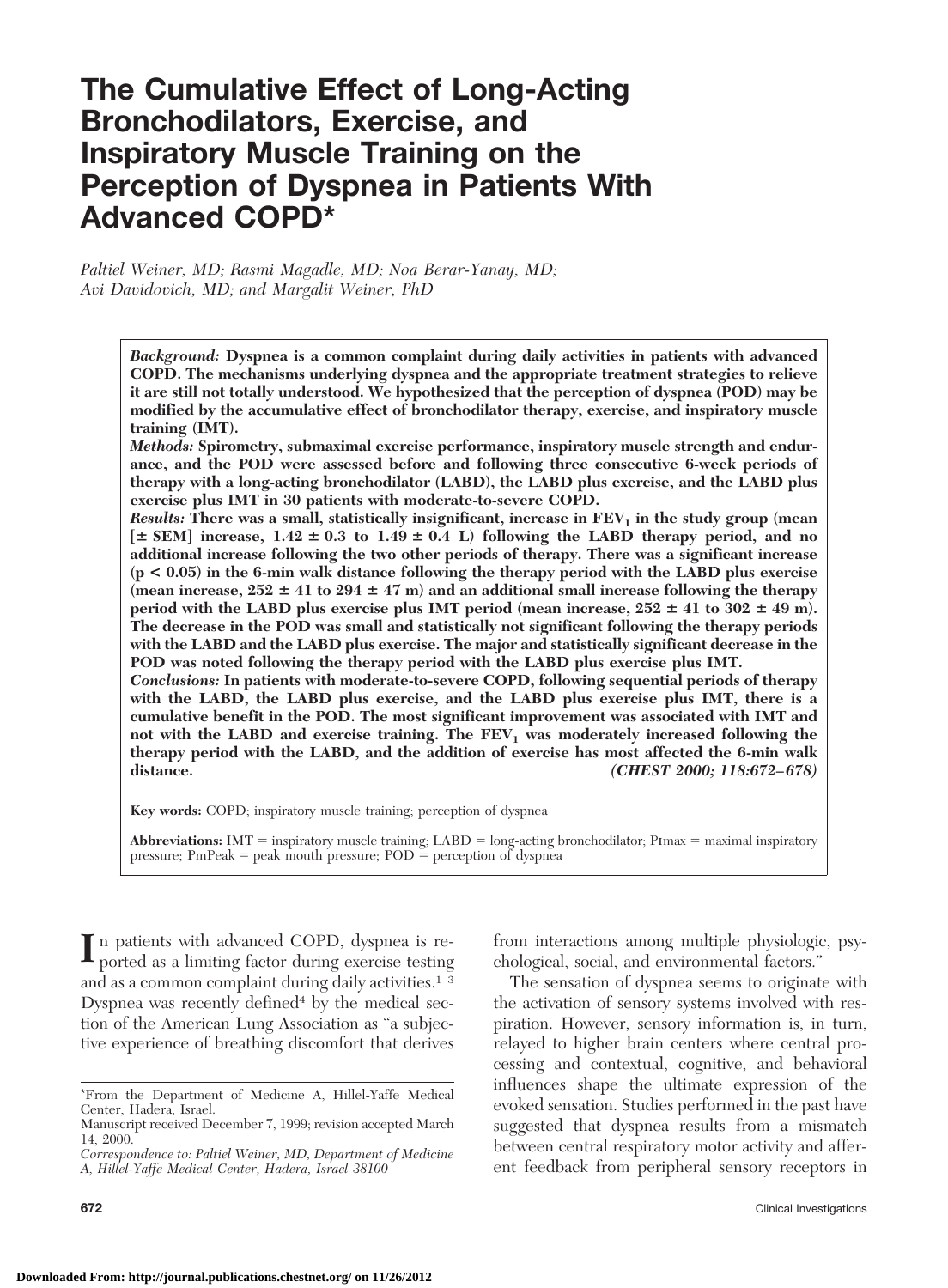the lung, airways, and chest wall structures.5,6 Dyspnea increases when there is a heightened ventilatory demand7 or a weakness of the respiratory muscles (mismatch between central respiratory motor output and the achieved ventilation),8,9 when abnormal ventilatory impedance exists,10 when an abnormal breathing pattern occurs,<sup>11</sup> and also when hypoxemia<sup>12</sup> or hypercapnia<sup>13</sup> is presented. Recently, it was hypothesized $4$  that interventions such as bronchodilator therapy (by reducing ventilatory impedance) and oxygen and exercise therapy (by reducing ventilatory demand) have a cumulative benefit in improving the perception of dyspnea (POD) in patients with chronic lung diseases. In addition, studies investigating dyspnea suggest that the degree of breathlessness subjectively reported by the patients is related to the activity and the strength of the inspiratory muscles.14,15

We hypothesized that in patients with COPD, the POD may be modified by the accumulative effect of bronchodilator therapy, exercise, and inspiratory muscle training (IMT), and that the improved POD will result in an improvement in submaximal exercise.

## Materials and Methods

#### *Subjects*

Thirty patients, 27 men and 3 women, with spirometric evidence of chronic air flow limitation, and a diagnosis of moderate-to-severe COPD according to the criteria of the American Thoracic Society,16 were recruited for the study. They all were observed during a 4-week run-in period, while their regular treatment was maintained, to verify stability in their clinical and functional status. Their characteristics are summarized in Table 1.

### *Study Design*

The study design is shown graphically in Figure 1. During the first 6 weeks, 24 patients were randomized to the study group and

received treatment with a long-acting bronchodilator (LABD) (salmeterol xinafoate, 50 mg bid, via Diskus [Glaxo Wellcome; Research Triangle Park, NC]), while 6 patients (a control group) were randomized to receive a placebo (via the same Diskus but with no active drug). One patient dropped out of the study at this stage because of lack of compliance. In the following 6 weeks of the study, the 23 patients were randomized again to receive treatment either with the LABD and general exercise (18 patients) or the LABD plus sham general exercise training (5 patients). Two patients, one from the study group (no compliance) and one from the control group (disappeared from the follow-up), dropped out of the study at this stage. In the last 6 weeks of the study, the 17 patients in the study group were randomized again to receive treatment either with the LABD, general exercise, and IMT (12 patients) or the LABD, general exercise training, plus sham IMT (5 patients). Again, two patients dropped out of the study at this stage, one from the study group (no compliance) and one from the control group (because of disease exacerbation).

#### *Tests*

All tests were performed before and after each stage of the study.

*Spirometry:* The FVC and the  $FEV<sub>1</sub>$  were measured three times on a computerized spirometer (Compact; Vitalograph; Buckingham, UK), and the best trial is reported.

*Submaximal Exercise Test:* The distance the patient was able to walk in 6 min was determined in a measured corridor as described by McGavin and coworkers.17

*Respiratory Muscle Strength:* Respiratory muscle strength was assessed by measuring the maximal inspiratory pressure (Pimax) and maximal expiratory pressure, at residual volume and total lung capacity, respectively, as previously described by Black and Hyatt.18 The value obtained from the best of at least three efforts was used.

*Respiratory Muscle Endurance:* To determine inspiratory muscle endurance, a device similar to that proposed by Nickerson and Keens19 was used. Subjects inspired through a two-way valve (Hans-Rudolph; Kansas City, MO), the inspiratory port of which was connected to a chamber and plunger to which weights could be added externally. Inspiratory elastic work then was increased by the progressive addition of 25- to 100-g weights at 2-min intervals, as was previously described by Martyn and coworkers,20 until the subjects were exhausted and could no longer inspire. The pressure achieved with the heaviest load (tolerated for at least 60 s) was defined as the peak mouth pressure (PmPeak).

| Characteristics                | Before LABD Therapy |                      | Before LABD $+$ Exercise<br>Training Therapy |                      | Before $LABD + Exercise$<br>Training + IMT Therapy |                      |
|--------------------------------|---------------------|----------------------|----------------------------------------------|----------------------|----------------------------------------------------|----------------------|
|                                | Study<br>$(n = 23)$ | Control<br>$(n = 6)$ | Study<br>$(n = 17)$                          | Control<br>$(n = 4)$ | Study<br>$(n = 11)$                                | Control<br>$(n = 4)$ |
| Age, yr                        | $62.3 \pm 2.7$      | $61.7 \pm 2.5$       | $63.2 \pm 2.3$                               | $60.1 \pm 2.8$       | $62.5 \pm 2.4$                                     | $61.0 \pm 2.7$       |
| Weight, kg                     | $70.6 \pm 2.2$      | $68.3 \pm 2.4$       | $69.7 \pm 2.3$                               | $70.1 \pm 2.2$       | $70.0 \pm 2.4$                                     | $71.2 \pm 2.1$       |
| Height, m                      | $1.70 \pm 3.2$      | $1.68 \pm 3.3$       | $1.71 \pm 3.5$                               | $1.68 \pm 3.4$       | $1.69 \pm 3.1$                                     | $1.72 \pm 2.9$       |
| FVC, L                         | $2.12 \pm 0.4$      | $2.06 \pm 0.4$       | $2.30 \pm 0.5$                               | $2.34 \pm 0.3$       | $2.35 \pm 0.5$                                     | $2.32 \pm 0.4$       |
| % predicted                    | $59 \pm 3.2$        | $57 \pm 3.1$         | $64 \pm 3.2$                                 | $65 \pm 3.0$         | $65 \pm 2.9$                                       | $64 \pm 3.1$         |
| $FEV1$ , L                     | $1.42 \pm 0.3$      | $1.40 \pm 0.2$       | $1.49 \pm 0.4$                               | $1.47 \pm 0.4$       | $1.48 \pm 0.4$                                     | $1.50 \pm 0.2$       |
| % predicted                    | $33 \pm 2.0$        | $32 \pm 2.0$         | $35 \pm 2.2$                                 | $36 \pm 1.9$         | $35 \pm 2.0$                                       | $35 \pm 2.1$         |
| 6-min walk test<br>distance, m | $240 \pm 38$        | $244 \pm 36$         | $252 \pm 41$                                 | $257 \pm 40$         | $294 \pm 47$                                       | $288 \pm 44$         |
| PImax, cm $H_0O$               | $57 \pm 3.1$        | $55 \pm 2.9$         | $56 \pm 2.9$                                 | $54 \pm 2.8$         | $57 \pm 3.1$                                       | $56 \pm 2.9$         |

**Table 1—***Characteristics of Patients With COPD*\*

\*Values are expressed as mean  $\pm$  SEM.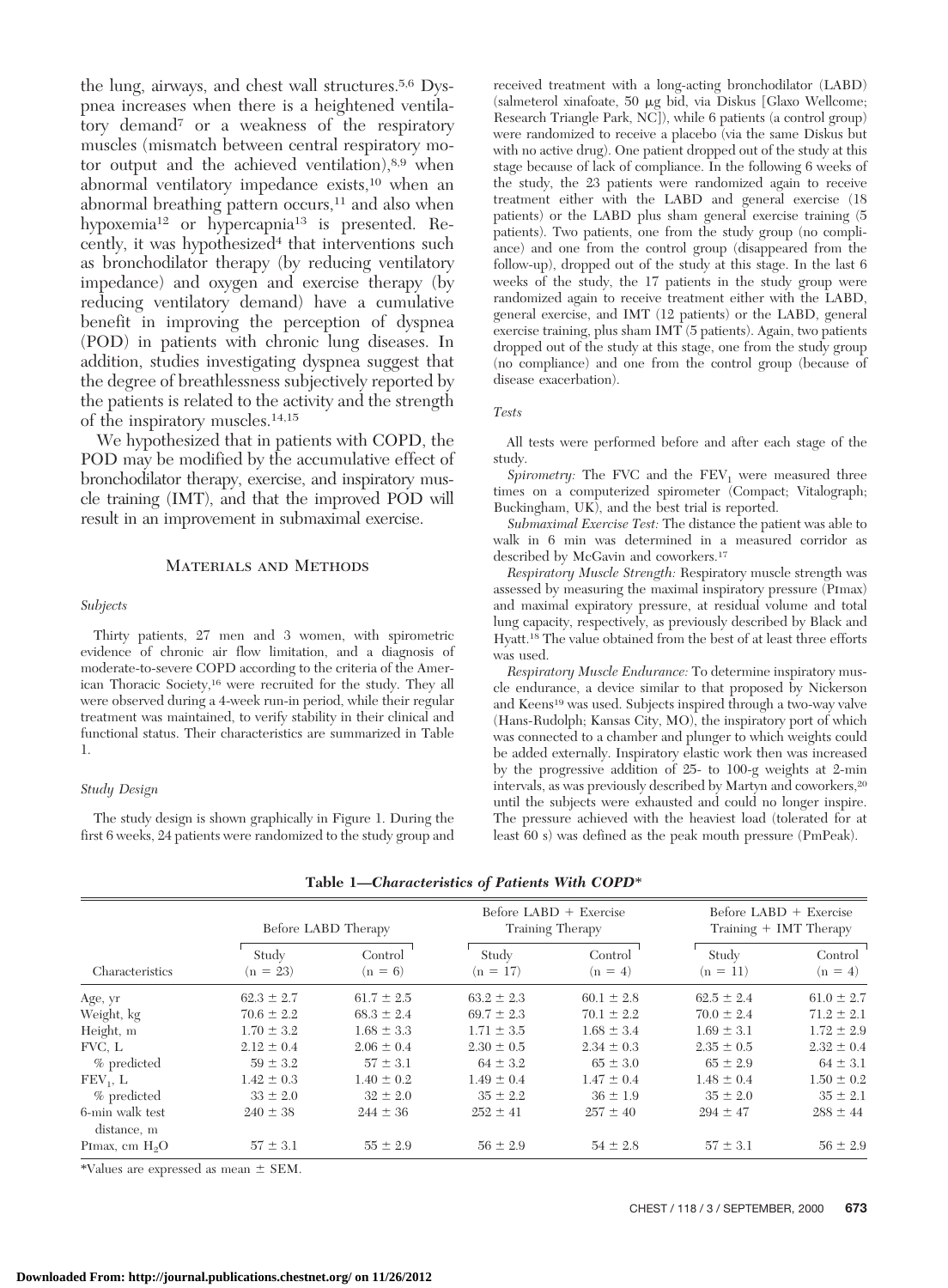

FIGURE 1. The study design. During the first 6 weeks, 24 patients were randomized to receive the LABD, while 6 patients served as a control group. In the following 6 weeks, 23 patients were randomized again to receive treatment either with LABD plus general exercise (18 patients) or the LABD plus sham exercise training (5 patients). In the last 6 weeks of the study, the 17 patients in the study group were randomized again to receive treatment either with the LABD plus general exercise plus IMT (12 patients) or the LABD plus general exercise training plus sham IMT (5 patients).  $\mathbf{\hat{E}}\mathbf{x} = \text{exercise training; SPI} = \text{spirometry}; 6\mathbf{M}\mathbf{W} = 6\text{-min walk test}; \mathbf{\tilde{R}\hat{M}P} = \text{respiratory muscle per}$ formance test (strength plus endurance).

*POD:* The sensation of dyspnea was measured using the Nickerson and Keens19 device. The subjects breathed against progressive resistance, at 1-min intervals, in order to achieve a mouth pressure of 0 (no resistance), 5, 10, 20, and 30 cm  $H_2O$ . After breathing for 1 min in each inspiratory load, in a protocol similar to the one previously described by Kikuchi and coworkers,21 the subjects rated the sensation of difficulty in breathing (dyspnea) using a modified Borg scale.22 This is a linear scale of numbers ranking the magnitude of difficulty in breathing, ranging from 0 (none) to 10 (maximal).

#### *Training Protocol*

Subjects trained three times a week, and each session consisted of 1 h of training, performed under the supervision of a physiotherapist.

#### *Exercise Training*

Both groups received exercise training that consisted of the following: (1) 30 min of cycling on cycle ergometer (subjects started cycling with low load that was then gradually increased, about 5% each session, through the first month, to 50% of the maximal work achieved on the initial progressive exercise test; cycling was then continued at this load); (2) 15 min of rowing on a rowing machine with a low resistance; and (3) 15 min of exercises aimed to strengthen the upper and lower extremities and abdominal muscles. When only exercise training was per-

formed, the patients trained the whole hour, and when IMT was added, exercise training was cut to 30 min.

#### *IMT*

The subjects received either IMT or sham training for 30 min, with a threshold inspiratory muscle trainer (HealthScan Threshold Inspiratory Muscle Trainer; Tri-anim Health Services; Sylmar, CA). Subjects started breathing at a resistance equal to 15% of their Pimax, for 1 week. The resistance then was increased incrementally, 5% each session, to reach 60% of their Pimax at the end of the first month. IMT then was continued at this level of resistance. Patients who received sham training breathed through the same inspiratory muscle trainer with no resistance.

## **RESULTS**

#### *Spirometry*

The mean baseline  $FEV_1$  was almost identical for the study and the control group (Table 1). Following 6 weeks of salmeterol xinafoate treatment, there was a small, but statistically insignificant, increase in  $FEV<sub>1</sub>$  in the study group (mean [ $\pm$  SEM] increase,  $1.42 \pm 0.3$  to  $1.49 \pm 0.4$  L) but not in the control group. Following the therapy periods with the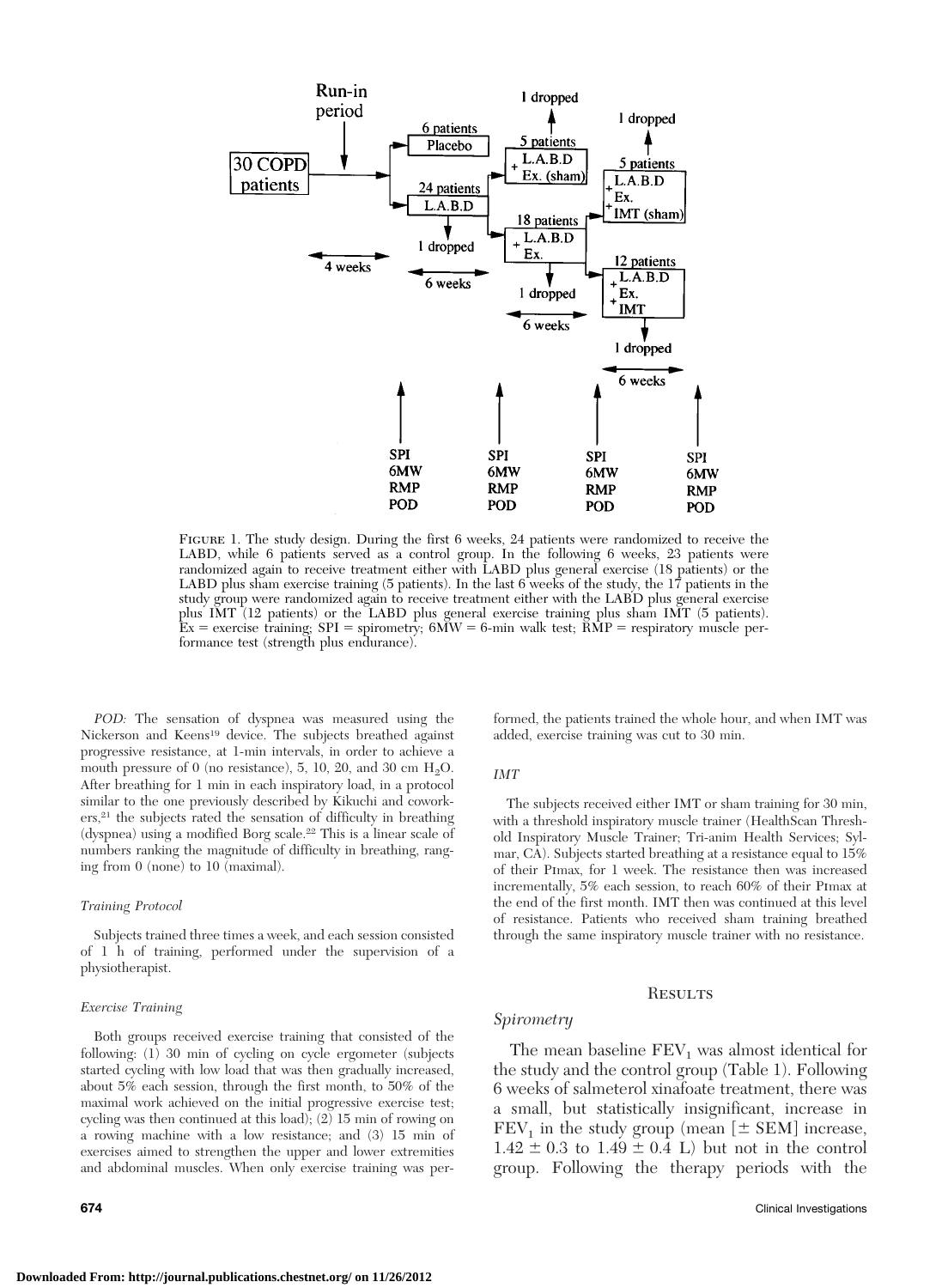

FIGURE 2. The mean levels at baseline and following the three treatment periods of the  $FEV<sub>1</sub>$ , the distance walked in 6 min, and the Pimax. See Figure 1 legend for abbreviation.

LABD plus general exercise and the LABD plus general exercise plus IMT, there was no additional change in the  $\overline{\text{FEV}}_1$  level, either in the study group or in the control group (Fig 2).

## *6-Min Walk Test*

There was no difference between the two groups in the 6-min walk test before the study (Table  $\overline{1}$ ). There was no increase in the distance walked following LABD therapy in either group. However, there was a significant increase ( $p < 0.05$ ) in the distance walked following the therapy period with the LABD plus exercise (mean increase,  $252 \pm 41$  to  $294 \pm 47$ m) and an additional small increase after the therapy period with the LABD plus exercise plus IMT  $(252 \pm 41 \text{ to } 302 \pm 49 \text{ m}; \text{Fig 2}).$ 

# *Respiratory Muscle Strength and Respiratory Muscle Endurance*

Therapy with the LABD and the LABD plus exercise did not change the respiratory muscle strength and endurance. Before the therapy period with the LABD plus exercise plus IMT, there was no difference in the Pimax or in the PmPeak/Pimax ratio between the study and control groups. Following the therapy period with the LABD plus exercise

plus IMT, there was a statistically significant increase  $(p < 0.005)$  in the Pimax and the PmPeak/Pimax ratio in all subjects of the study group but not in the control group. The inspiratory muscle strength, as assessed by the PImax, increased from  $57 \pm 3.1$  to  $71 \pm 3.9$  cm H<sub>2</sub>O, and the inspiratory muscle endurance, as assessed by the PmPeak/Pimax ratio, increased from  $57 \pm 4.1\%$  to  $77 \pm 4.5\%$  (Fig 3).

# *POD*

The POD, as assessed by the mean Borg score during breathing against resistance, was modified by the accumulative effect of bronchodilator therapy, exercise, and specific IMT. However, the decrease in the POD was small and statistically not significant following the therapy periods with the LABD and the LABD plus exercise. The major and statistically significant decrease in the POD was noted following the therapy period with the LABD plus exercise plus IMT (Fig  $4$ ).

## **DISCUSSION**

Our study shows that following sequential periods of therapy with the LABD alone, the LABD plus exercise, and the LABD plus exercise plus IMT,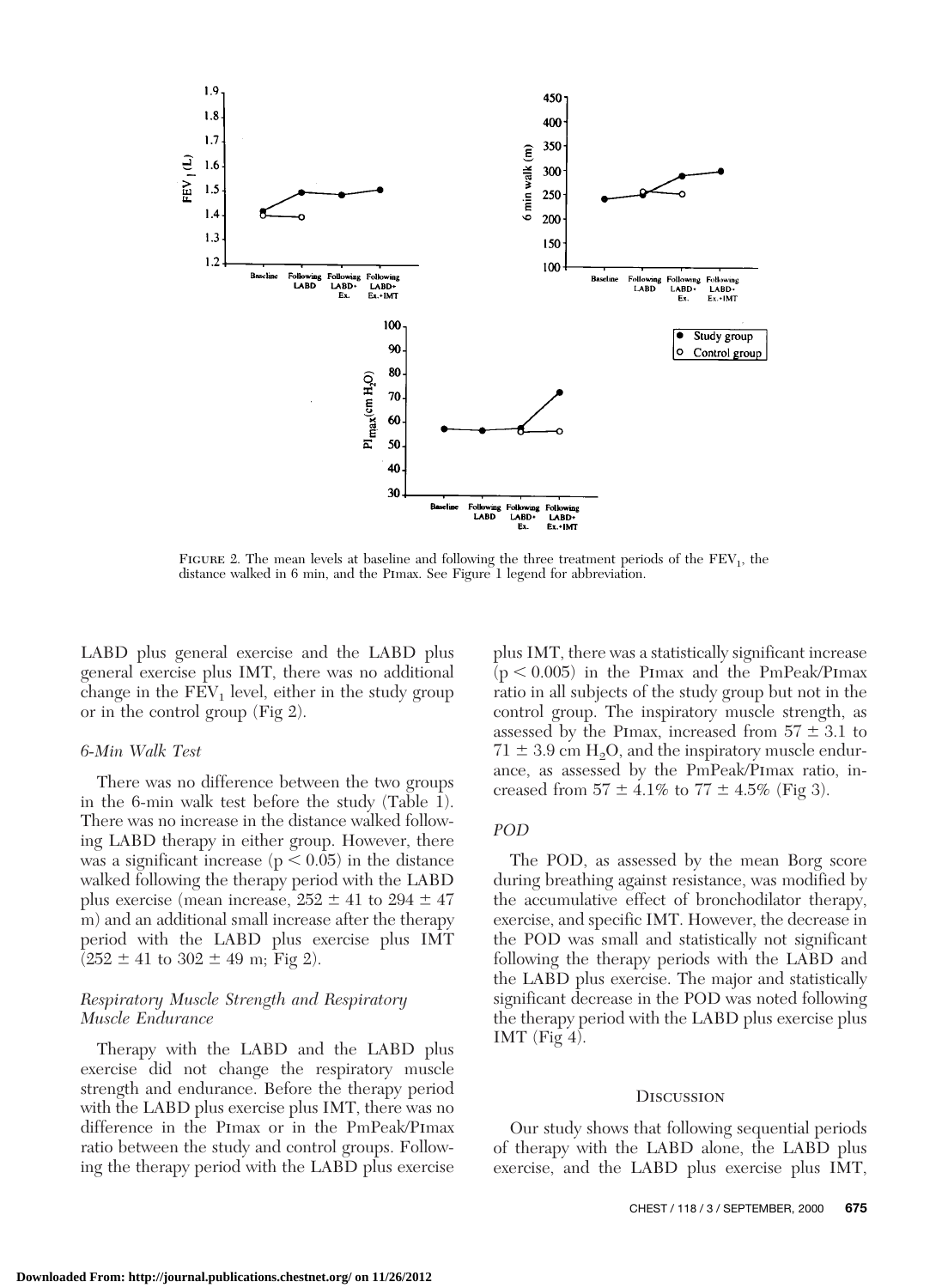

Figure 3. Inspiratory muscle strength, as expressed by the Pimax at residual volume, and inspiratory muscle endurance as expressed by the relationship between the PmPeak and the Pimax, before and following 6 weeks of IMT in the control group and in the training group.

there is a cumulative benefit in the POD in patients with COPD. However, the most significant improvement was associated with IMT, and not with the LABD and exercise training. The  $FEV<sub>1</sub>$  level was moderately increased (5%) following the LABD therapy period. No further increase was noted during the therapy periods with the LABD plus exercise and the LABD plus exercise plus IMT. The addition of exercise most affected the 6-min walk distance,



FIGURE 4. Mean  $\pm$  SEM POD (Borg score) during breathing against resistance in the study group, before and following the three treatment periods.  $N\dot{S} = \text{not significant}$ ; see Figure 1 legend for abbreviation.

while the inspiratory muscle strength mainly increased during the period when IMT was added.

The physiologic basis for the treatment of dyspnea is rooted in the mechanisms underlying shortness of breath. Bronchodilators that reduce mechanical loading (which improves ventilatory capacity) and exercise training that reduces ventilatory demand (relative to capacity) and strengthens weakened inspiratory muscles should relieve dyspnea in patients with COPD.4

Inhaled  $\beta_2$ -adrenergic agonists already have been shown to improve dyspnea in patients with COPD.23 However, the clinical difference of their symptom scores was difficult to interpret. In a more recent study, Ramirez-Venegas and coworkers<sup>24</sup> have also shown that salmeterol reduces dyspnea in patients with COPD. However, this improvement was small, was measured only in patients in the acute state, and was associated with a marked improvement in the  $FEV<sub>1</sub> (> 20%)$ . In our study, which measured those parameters following long-term administration of the LABD, the improvement in the  $FEV<sub>1</sub>$  was only about 5%, and no significant improvement in the POD was detected. Nevertheless, the improvement in  $FEV<sub>1</sub>$  was greater during the LABD therapy period than in the following periods.

Many patients with pulmonary disease have an accelerated ventilatory response to exercise that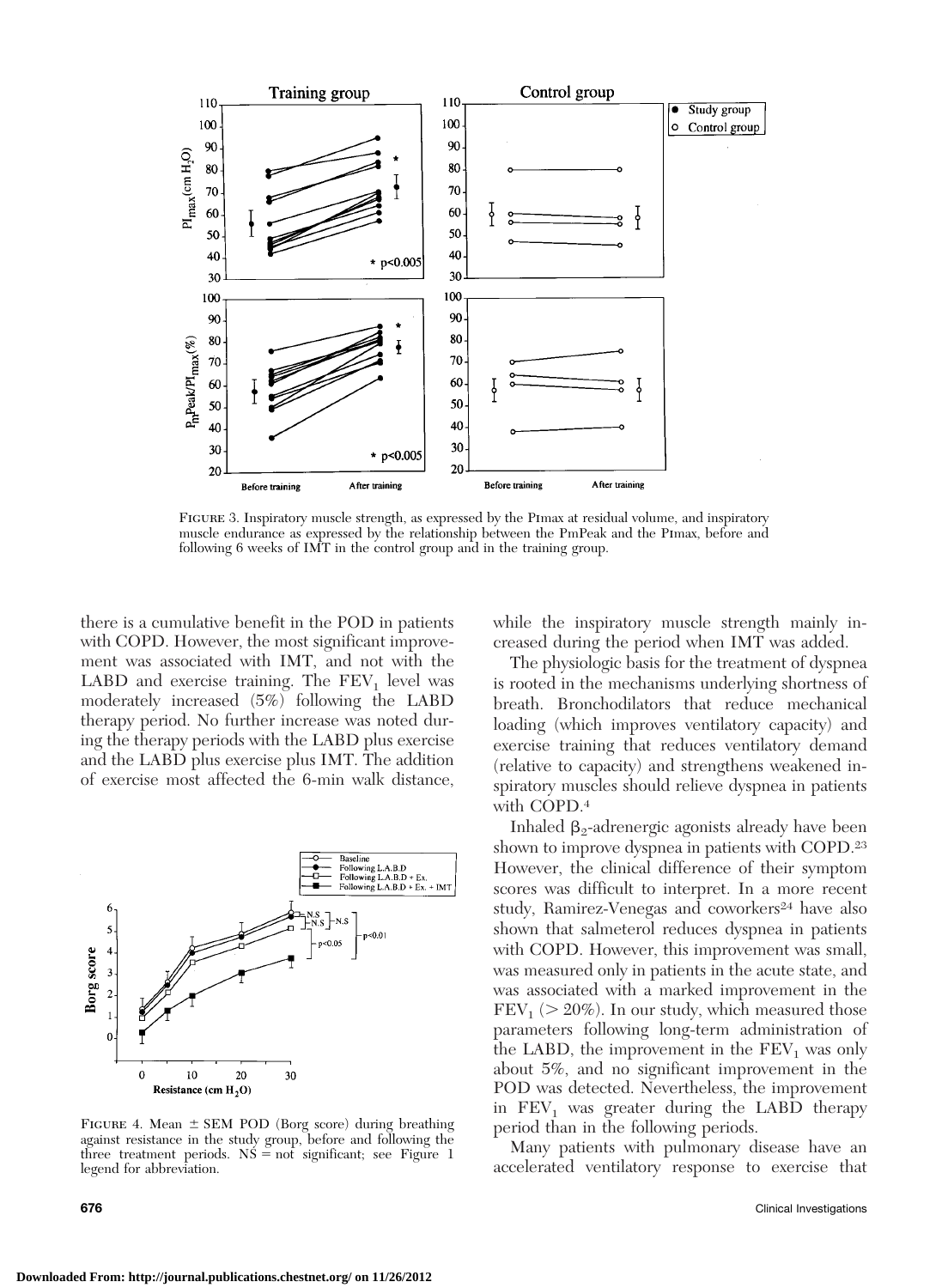causes them to prematurely reach their low maximal ventilatory capacity.25 Therefore, it can be assumed that exercise training that reduces minute ventilation may translate into improved exertional dyspnea. It has been shown that exertional dyspnea decreases in response to exercise training.26,27 However, these studies have shown improved exertional dyspnea during maximal exercise, which may not be translated to decreased dyspnea during rest or daily activity. In our study, exercise training was the major factor in improving submaximal exercise (as was assessed by the 6-min walk test) and had only marginal effect on the POD, although the duration of exercise training in our study was only 6 weeks and the POD might have been affected more by a longer training period.

Studies investigating dyspnea suggest that dyspnea, at least in part, is perceived as respiratory muscle effort.8,9 In addition, a number of studies have been carried out in order to correlate dyspnea and respiratory muscle performance. It is well documented that the degree of breathlessness subjectively reported by the patients is related to the activity and the strength of the inspiratory muscles,14,15 and that the respiratory muscles can be successfully trained.<sup>28-30</sup> There is some evidence that IMT leads to a decrease in the intensity of dyspnea. Harver and colleagues<sup>31</sup> and Kim and colleagues32 showed a consistent improvement in dyspnea indexes and fewer symptoms of dyspnea in patients with COPD following IMT. However, in a recent study performed by Marin and colleagues,<sup>27</sup> it was suggested that the motoneural output of the respiratory system in an individual is the most important contributory factor to the sense of dyspnea during exercise in patients with severe COPD. No relationship between respiratory muscle dysfunction and the perception of exertional dyspnea was demonstrated. Therefore, Marin et  $al<sup>27</sup>$  concluded that those patients with dyspnea may be candidates for central output modulation rather than, for example, for increasing the respiratory muscle efficiency. Again, exertional dyspnea during maximal exercise was assessed in the study. In our study, IMT was the most significant factor in improving the POD while the submaximal exercise capacity (as assessed by the 6-min walk test) and the  $FEV_1$  were much less affected.

Patients with COPD are frequently limited in their activities by dyspnea, with reduction in functional status and quality of life. A comprehensive rehabilitation program, along with a strategic pharmacologic approach, can now improve both the quality and length of life in patients with symptomatic COPD. Our study showed that while the  $FEV<sub>1</sub>$ is most affected by the LABD, the submaximal exercise capacity is most affected by exercise training, and the POD is most affected by IMT.

### **REFERENCES**

- 1 Mahler DA, Bruce BN, Loke J, et al. Right ventricular performance during upright exercise in patients with chronic obstructive pulmonary disease. Am Rev Respir Dis 1984; 130:722–729
- 2 Carlson DJ, Ries AL, Kaplan RM. Prediction of maximum exercise tolerance in patients with COPD. Chest 1991; 100:307–311
- 3 Killian KJ, Leblanc P, Matrin DH. Exercise capacity and ventilatory, circulatory and symptom limitation in patients with chronic airflow limitation. Am Rev Respir Dis 1992; 146:935–940
- 4 American Thoracic Society. Dyspnea mechanism, assessment, and management: a consensus statement. Am J Respir Crit Care Med 1999; 159:321–349
- 5 Schwartzstein RM, Simon PM, Weiss JW, et al. Breathlessness induced by dissociation between ventilation and chemical drive. Am Rev Respir Dis 1989; 139:1231–1237
- 6 Schwartzstein RM, Manning HL, Weiss JW, et al. Dyspnea: a sensory experience. Lung 1990; 168:185–199
- 7 Killian KJ, Summers E, Jones GL, et al. Dyspnea and leg effort, during incremental cycle ergometry. Am Rev Respir Dis 1992; 145:1339–1345
- 8 Killian KJ, Campbell EJM. Dyspnea and exercise. Ann Rev Physiol 1983; 445:465–479
- 9 Killian KJ, Jones NL. The use of exercise testing and other methods in the investigation of dyspnea. Clin Chest Med 1984; 5:99–108
- 10 Altose MD, Cherniack NS. Respiratory sensation and respiratory muscle activity. Adv Physiol Sci 1981; 10:111–119
- 11 Paintal AS. Sensation from J receptors. NIPS 1995; 10:238– 243
- 12 O'Donnell DE, Bain DJ, Webb KA. Factors contributing to relief of exertional breathlessness during hyperoxia in chronic airflow limitation. Am J Respir Crit Care Med 1997; 155:530– 535
- 13 Chonan T, Mulholland MB, Leitner J, et al. Sensation of dyspnea during hypercapnia, exercise and voluntary hyperventilation. J Appl Physiol 1990; 68:2100–2106
- 14 Jones GL, Killian KJ, Summers E. The sense of effort, oxygen cost, and pattern of breathing associated with progressive elastic loading to fatigue [abstract]. Fed Proc 1984; 42:1420
- 15 Killian KJ, Gandevia SC, Summers E. Effect of increased lung volume on perception of breathlessness, effort, and tension. J Appl Physiol 1984; 57:686–691
- 16 American Thoracic Society. Standard for the diagnosis and care of patients with COPD. Am J Respir Crit Care Med 1995; 152(suppl):S78–S121
- 17 McGavin CR, Gupta SP, McHardy GJR. Twelve-minute walking test for assessing disability in chronic bronchitis. BMJ 1976; 1:822–823
- 18 Black LF, Hyatt RE. Maximal respiratory pressures: normal values and relationship to age and sex. Am Rev Respir Dis 1969; 99:696–702
- 19 Nickerson BG, Keens TG. Measuring ventilatory muscle endurance in humans as sustainable inspiratory pressure. J Appl Physiol 1982; 52:768–772
- 20 Martyn JB, Moreno RH, Pare PD, et al. Measurement of inspiratory muscle performance with incremental threshold loading. Am Rev Respir Dis 1987; 135:919–923
- 21 Kikuchi Y, Okabe S, Tamura G, et al. Chemosensitivity and